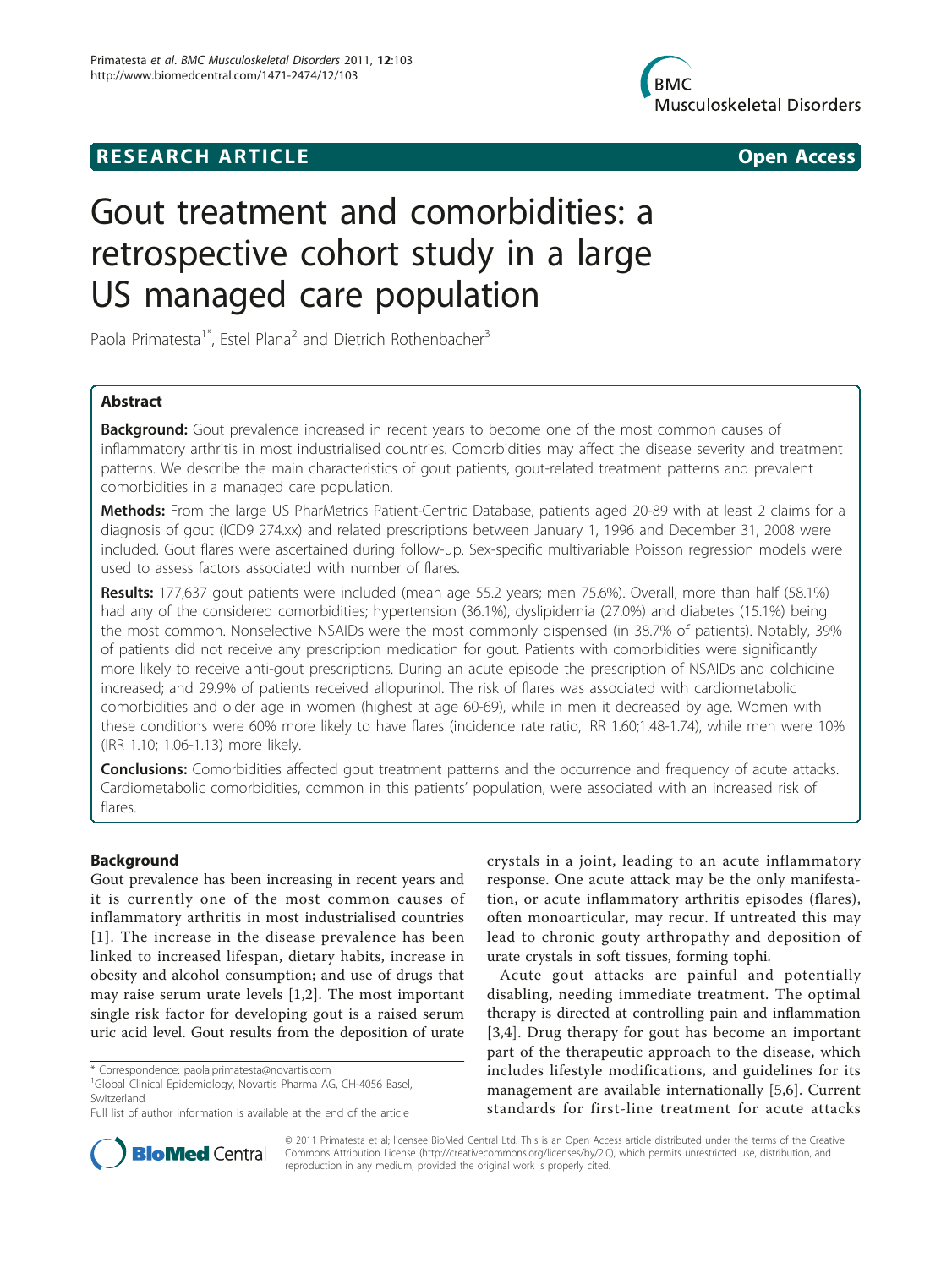include nonsteroidal anti-inflammatory drugs (NSAIDs), colchicine and corticosteroids. Urate-lowering treatment (ULT) (most commonly allopurinol) is usually recommended after the acute attack has resolved.

Despite growing understanding of the disease aetiology and risk factors involved, evidence is accumulating that part of the patient populations is not optimally treated and managed and continue to experience clinical manifestations of gout [\[7](#page-6-0),[8\]](#page-6-0). Moreover, suggested firstline therapies are often not well tolerated, and may be contraindicated in some patients due to coexistent medical problems, especially in the elderly, as the majority of these patients have pre-existing conditions such as diabetes, renal, cardiovascular or gastrointestinal diseases [[9,2\]](#page-6-0).

The objective of this study was to describe the main characteristics of a large population of patients with gout, their gout-related treatment patterns and prevalent comorbidities and to investigate the frequency and risk factors of flares during follow-up using a managed care population from the US.

# Methods

This retrospective cohort study was conducted in the PharMetrics Patient-Centric Database, an administrative claims database which contains medical and pharmacy claims for > 55 million patients from > 90 managed care health plans in the US. Access to the PharMetrics database requires a licence agreement and the data are provided deidentified. Tabulations for these data do not require ethical approval.

Records in the database are representative of the national commercially insured population on a variety of demographic variables, including age, gender, geographic distribution and plan type. The average member enrolment time is 2 years. All patients aged 20-89 years with at least 2 claims (either primary care, office visit or emergency room visit) for a diagnosis of gout (International Classification of Diseases 9th Edition (ICD9) 274. xx) between January 1, 1996 and December 31, 2008 were identified from the anonymized database. The index date was defined as the first occurrence of a gout claim during the study period. Patients were only included in the study if they had been continuously enrolled in the health plan for the period between 6 months before and one year after the index date.

Gout flares were ascertained during the follow-up period. Gout flares were defined as a claim reporting gout as defined above, together with at least one of the following within one week: a) treatment with NSAIDs, colchicine, oral corticosteroids, or adrenocorticotropic hormone (ACTH); b) intraarticular aspiration or injection (Current Procedural Terminology (CPT) codes 206.00, 206.05 or 206.10). Given that an untreated gout flare can last up to a few weeks, each gout flare was estimated to last 30 days and a new flare episode was counted only if it had occurred beyond the 30-day period. The results related to number of flares included a 12 months follow-up period starting 30 days after index date.

Gout medication treatment patterns were identified from the pharmacy claims. Use of NSAIDs (selective/ non-selective), colchicine, corticosteroids (oral or injections), probenecid, and allopurinol was ascertained during a period of 12 months following the index date; and within a week following a flare, to capture drug prescription following an acute episode.

Comorbidities were identified based on the ICD9 codes, during the 6 months before the index date, for claims with a diagnosis of congestive heart failure, ischemic heart disease, hypertension, diabetes, cerebrovascular disease, dyslipidemia, chronic renal failure, gastrointestinal disease, haematological disease, myopathy, osteoporosis.

Data were described using simple descriptive statistics. Sex-specific multivariable Poisson regression models were used to assess factors associated with number of flares. The covariates considered in the multivariable regression model included established risk factors, i.e. age and history of comorbidities (cardiometabolic, gastrointestinal, haematological, myopathy, osteoporosis). All statistical analyses were carried out using SAS (version 9.2).

# Results

Table [1](#page-2-0) shows the main characteristics of the 177,637 gout patients included in the study (12 patients were excluded because they had a previous diagnosis of gout within 6 months of the index data). Mean age was 55.2 years (SD 13.1). Men represented the majority of patients (75.6%). Overall, more than half (58.1%) had any of the considered comorbidities; hypertension (36.1%), dyslipidemia (27.0%), diabetes (15.1%) and ischemic heart disease (10.2%) being the most common.

During the 12 months following the index date, 1.2% of patients were hospitalised at least once and 37.0% underwent an outpatient visit. In almost one third of patients (31.8%) the index visit was carried out at the primary care physician office; in only 2.7% it was conducted by a rheumatologist, while it was not known who made the diagnosis in almost 60% of the cases.

Overall 32,244 patients had at least 1 acute gout episode recorded in the database during the follow-up period (mean follow-up (SD) was 2.16 (1.45) years). According to the operational definition of flare used, in the 12 months of follow-up after the first occurrence of a gout claim (starting 30 days after index date) 11% of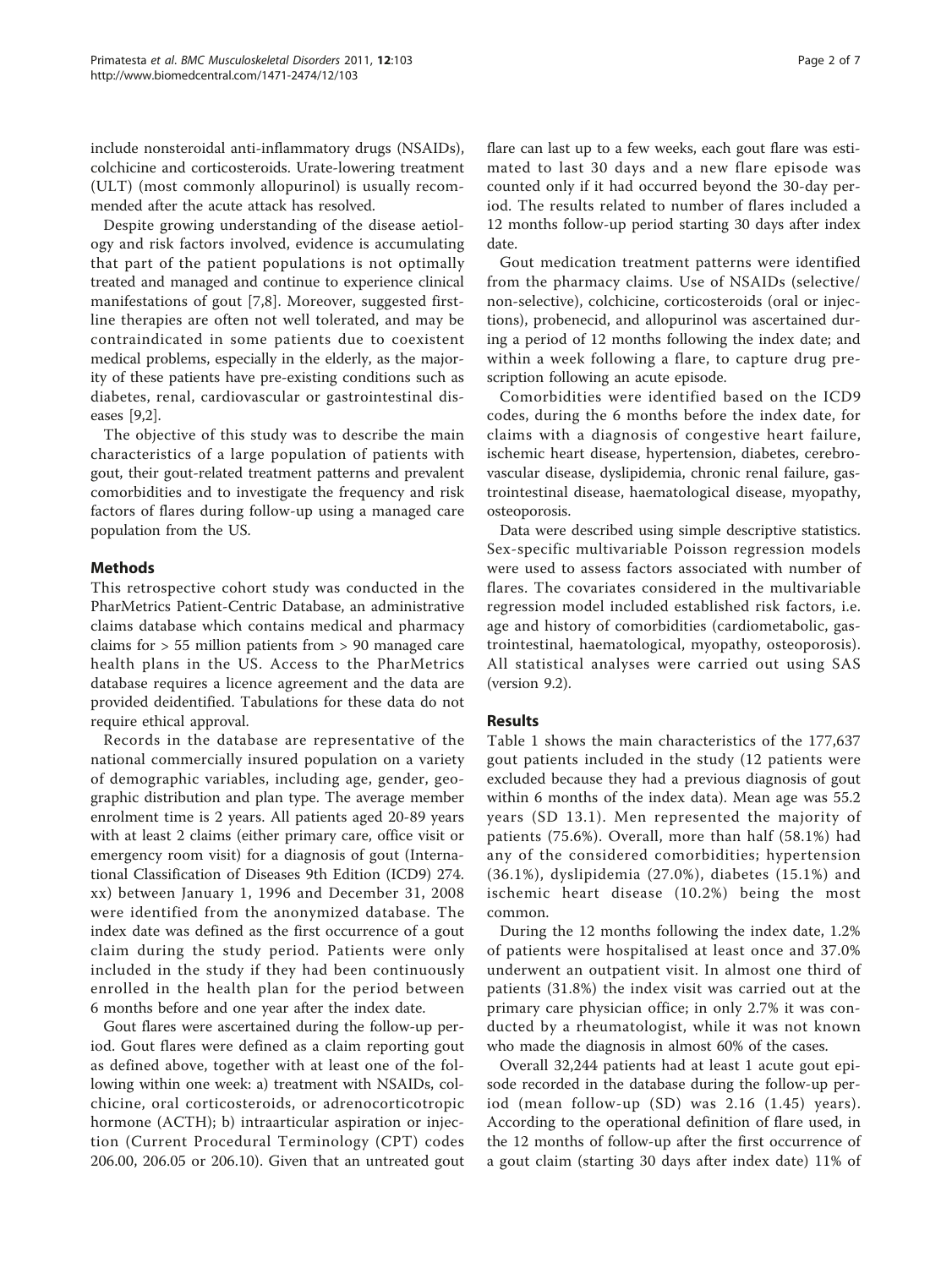<span id="page-2-0"></span>Table 1 Demographic characteristics of gout patients (N  $= 177,637$ 

|                                                         | N       | $\%$  |
|---------------------------------------------------------|---------|-------|
| Male gender                                             | 134,333 | 75.6% |
| Age in categories                                       |         |       |
| 20-49                                                   | 59,371  | 33.4% |
| 50-59                                                   | 54,612  | 30.7% |
| 60-69                                                   | 37,016  | 20.8% |
| 70-79                                                   | 19,790  | 11.1% |
| 80-89                                                   | 6,848   | 3.9%  |
| Comorbidities:                                          |         |       |
| Cardiometabolic                                         | 91,203  | 51.3% |
| Congestive Heart Failure                                | 7,467   | 4.2%  |
| Ischemic Heart Disease                                  | 18,066  | 10.2% |
| Hypertension                                            | 64,094  | 36.1% |
| Conduction and rhythm disorder                          | 12,034  | 6.8%  |
| Cerebrovascular disease                                 | 4,934   | 2.8%  |
| Peripheral arterial disease                             | 6,271   | 3.5%  |
| Chronic renal impairment                                | 5,718   | 3.2%  |
| Dyslipidemia                                            | 47,960  | 27.0% |
| <b>Diabetes</b>                                         | 26,818  | 15.1% |
| Gastrointestinal                                        | 14,224  | 8.0%  |
| Gastrointestinal                                        | 11,836  | 6.7%  |
| Hepatic disorders                                       | 2,718   | 1.5%  |
| Pancreatic disorders                                    | 501     | 0.3%  |
| Haematological (Anemia)                                 | 3,829   | 2.2%  |
| Myopathy                                                | 159     | 0.1%  |
| Arthritis                                               | 25,516  | 14.4% |
| Osteoporosis                                            | 5,044   | 2.8%  |
| Any comorbidity                                         | 103,281 | 58.1% |
| Gout diagnosis recorded by:                             |         |       |
| Primary care physician                                  | 56,512  | 31.8% |
| Rheumatologist                                          | 4,731   | 2.7%  |
| Emergency visit                                         | 10,482  | 5.9%  |
| Other or Unknown specialty                              | 105,912 | 59.6% |
| Hospitalized in 12 months follow-up (at least once)     | 2,119   | 1.2%  |
| Outpatient visit in 12 months follow-up (at least once) | 65,665  | 37.0% |
| Number of flares in 12 months follow-up:                |         |       |
| $\Omega$                                                | 158,268 | 89.1% |
| 1                                                       | 15,893  | 9.0%  |
| $\overline{\mathcal{L}}$                                | 2,790   | 1.6%  |
| 3 or more                                               | 686     | 0.4%  |

patients (N = 19,369) had experienced one or more flares.

Table [2](#page-3-0) shows the gout related drugs utilization for the whole cohort and separately for men and women in the 12 month of follow-up. Nonselective NSAIDs were the most commonly dispensed (38.7% ever used them: 40.5% of men and 33.3% of women), followed by allopurinol (35.5%), corticosteroids (20.4%) and colchicine (18.3%) in men; and corticosteroids (22.7%), allopurinol (20.6%) and colchicine (11.8%) in women. Notably, 39% of patients (36.9% of men and 45.3% of women) did not receive any prescription medication for gout.

Patients with cardiometabolic comorbidities were significantly more likely to be dispensed selective NSAIDs (7.9% vs 5.5%), colchicine (17.6% vs 15.6%), corticosteroids (22.5% vs 19.1%) and allopurinol (32.6% vs 31.2%) than gout patients with no comorbidites (all  $p < 0.0001$ ) after adjusting for age). This was true for both genders. Patients with diabetes and cardiovascular comorbidities had similar patterns of anti-gout treatment prescriptions. Compared with those with no comorbidities, patients with renal impairment were less likely to be dispensed nonselective NSAIDs (17.5%), and more likely to receive allopurinol (43.9%), colchicine (27.3%) and corticosteroids (28.3%) (all p-values < 0.0001).

Table [3](#page-4-0) shows the gout related drugs dispensed in the 7 days after any flare. During a flare the prescription of NSAIDs and colchicine increased. Almost a third (29.9%) of patients received allopurinol during an acute attack.

Patients with acute attacks were also more likely to receive treatment within 12 months following the index date, compared with the gout population who did not experience flares, as shown in Table [4](#page-4-0). In particular, the corresponding numbers dispensed colchicine among patients with no, 1, 2, and 3 or more flares were 12.2%, 49.9%, 66.5% and 80% respectively. 27.9% of patients with no flares received allopurinol during the 12 months of follow-up, vs. 60.8%, 77.8% and 87.8% of patients with 1, 2, and 3 or more flares respectively. Patients with 3 or more flares were also more likely to be dispensed corticosteroids (70.6%) than those with 1 flare (45.7%) (Table [4](#page-4-0)).

Table [5](#page-4-0) shows the results of the multivariable analysis. The risk of flares was associated with older age in women (highest at age 60-69), while in men it decreased by age. It was also positively associated with cardiometabolic comorbidities. Women with these conditions were 60% more likely to have flares (incidence rate ratio, IRR 1.60;1.48-1.74), while men were 10% more likely (IRR 1.10; 1.06-1.13). Gastrointestinal diseases were negatively associated with flares in women (IRR 0.86; 0.78-0.96) while a positive association was seen in men (IRR 1.07; 1.02-1.13). (Table [5\)](#page-4-0).

When use of diuretics was entered in the model it showed a positive association with flares both in women (IRR 4.34; 4.03-4.68) and in men (IRR 1.9 1; 1.50-1.98) (data not shown).

# **Discussion**

This study, based on a US administrative claims database, examined prescription patterns, comorbidities and flares determinants in a very large population of gout patients. In line with current guidelines [\[5](#page-6-0)], NSAIDs and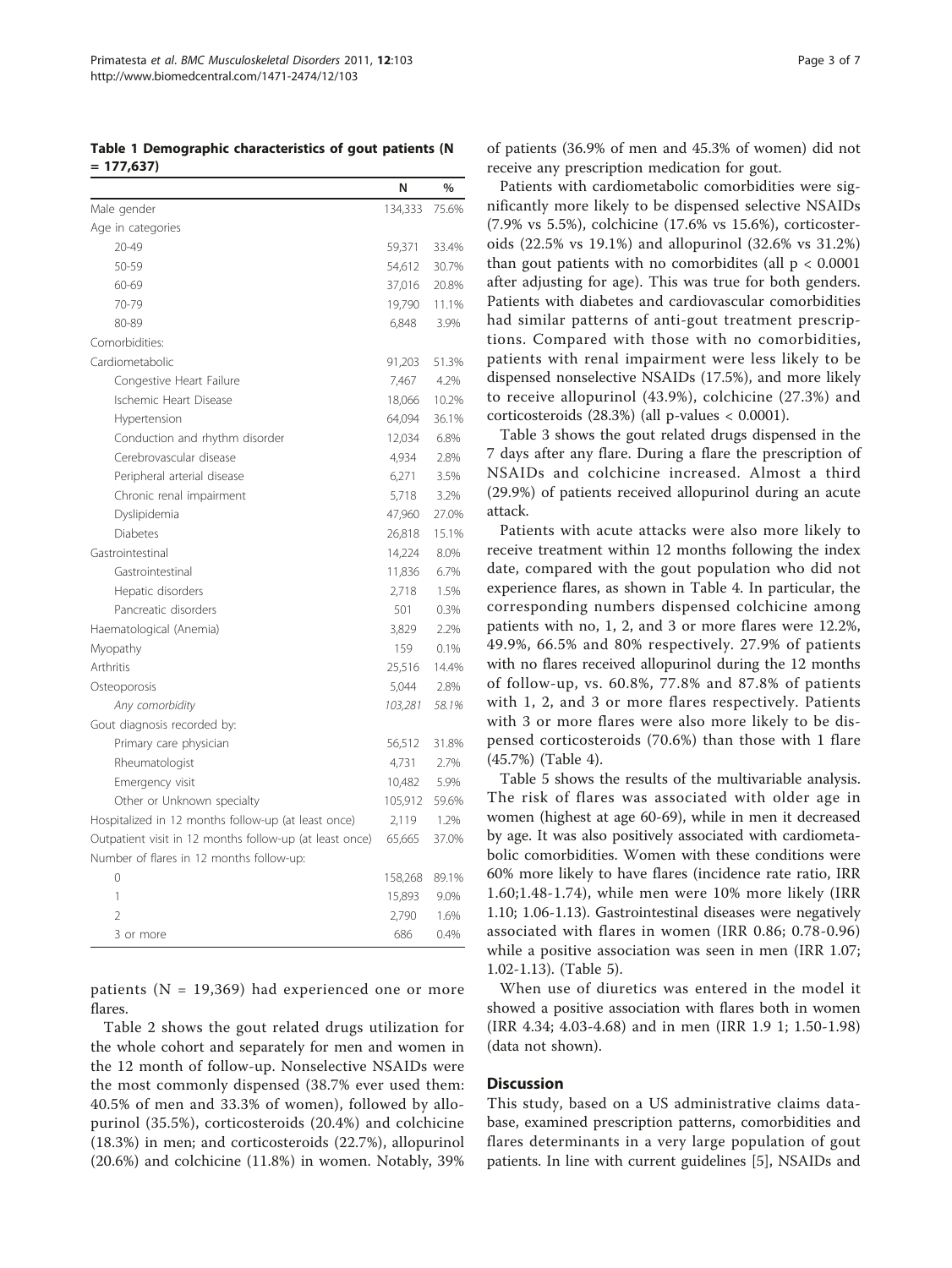| <b>Gout-related medication</b> |               |       |              |                                    |              |                                    | Ever use during 1 year after gout diagnosis |                                   |       |                                           |       |
|--------------------------------|---------------|-------|--------------|------------------------------------|--------------|------------------------------------|---------------------------------------------|-----------------------------------|-------|-------------------------------------------|-------|
|                                | All           |       |              | No comorbidities<br>$(n = 74,356)$ |              | Cardiometabolic§<br>$(n = 64,385)$ |                                             | <b>Diabetes</b><br>$(n = 26,818)$ |       | Chronic renal impairment<br>$(n = 5,718)$ |       |
| <b>ALL</b>                     | n             | $\%$  | n            | %                                  | n            | $\%$                               | p-value*                                    | n                                 | $\%$  | n                                         | $\%$  |
| <b>NSAIDS</b>                  | 74.055        | 41.7% | 32,701       | 44.0%                              | 25,994       | 40.4%                              | 0.022                                       | 9,592                             | 35.8% | 1.134                                     | 19.8% |
| selective                      | 12,455        | 7.0%  | 4,102        | 5.5%                               | 5,077        | 7.9%                               | < .0001                                     | 1,942                             | 7.2%  | 219                                       | 3.8%  |
| nonselective                   | 68,826        | 38.7% | 31,167       | 41.9%                              | 23,765       | 36.9%                              | 0.173                                       | 8,660                             | 32.3% | 1,001                                     | 17.5% |
| Colchicine                     | 29,686        | 16.7% | 11,595       | 15.6%                              | 11,327       | 17.6%                              | < .0001                                     | 4,950                             | 18.5% | 1,559                                     | 27.3% |
| Corticosteroids                | 37,224        | 21.0% | 14,182       | 19.1%                              | 14,476       | 22.5%                              | < .0001                                     | 5,153                             | 19.2% | 1,617                                     | 28.3% |
| Probenecid                     | 2,510         | 1.4%  | 1,108        | 1.5%                               | 901          | 1.4%                               | 0.249                                       | 331                               | 1.2%  | 58                                        | 1.0%  |
| Allopurinol                    | 56,544        | 31.8% | 23,215       | 31.2%                              | 20,971       | 32.6%                              | < .0001                                     | 9,183                             | 34.2% | 2,512                                     | 43.9% |
| No treatment                   | 69,241        | 39.0% | 29,202       | 39.3%                              | 24,938       | 38.7%                              | < .0001                                     | 10,669 39.8%                      |       | 2,171                                     | 38.0% |
| <b>FEMALES</b>                 | $N = 43,304$  |       | $N = 12,387$ |                                    | $N = 17,418$ |                                    |                                             | $N = 9,381$                       |       | $N = 2,025$                               |       |
| <b>NSAIDS</b>                  | 16.183        | 37.4% | 4.641        | 37.5%                              | 6.464        | 37.1%                              | < .0001                                     | 3.279                             | 35.0% | 368                                       | 18.2% |
| selective                      | 3,815         | 8.8%  | 911          | 7.4%                               | 1,643        | 9.4%                               | < .0001                                     | 769                               | 8.2%  | 77                                        | 3.8%  |
| nonselective                   | 14,423        | 33.3% | 4,255        | 34.4%                              | 5,684        | 32.6%                              | 0.000                                       | 2,899                             | 30.9% | 320                                       | 15.8% |
| Colchicine                     | 5,096         | 11.8% | 890          | 7.2%                               | 2,312        | 13.3%                              | < .0001                                     | 1.558                             | 16.6% | 483                                       | 23.9% |
| Corticosteroids                | 9,831         | 22.7% | 2,438        | 19.7%                              | 4,213        | 24.2%                              | < .0001                                     | 1,954                             | 20.8% | 575                                       | 28.4% |
| Probenecid                     | 441           | 1.0%  | 96           | 0.8%                               | 195          | 1.1%                               | 0.359                                       | 115                               | 1.2%  | 27                                        | 1.3%  |
| Allopurinol                    | 8,905         | 20.6% | 1,676        | 13.5%                              | 4,006        | 23.0%                              | < .0001                                     | 2,692                             | 28.7% | 834                                       | 41.2% |
| No treatment                   | 19,637        | 45.3% | 6,200        | 50.1%                              | 7,693        | 44.2%                              | < .0001                                     | 3,991                             | 42.5% | 816                                       | 40.3% |
| <b>MALES</b>                   | $N = 134,333$ |       | $N = 61,969$ |                                    | $N = 46,967$ |                                    |                                             | $N = 17,437$                      |       | $N = 3,693$                               |       |
| <b>NSAIDS</b>                  | 57,872        | 43.1% | 28,060       | 45.3%                              | 19,530       | 41.6%                              | 0.575                                       | 6,313                             | 36.2% | 766                                       | 20.7% |
| selective                      | 8,640         | 6.4%  | 3,191        | 5.1%                               | 3,434        | 7.3%                               | < .0001                                     | 1,173                             | 6.7%  | 142                                       | 3.8%  |
| nonselective                   | 54,403        | 40.5% | 26,912       | 43.4%                              | 18,081       | 38.5%                              | 0.012                                       | 5,761                             | 33.0% | 681                                       | 18.4% |
| Colchicine                     | 24,590        | 18.3% | 10,705       | 17.3%                              | 9.015        | 19.2%                              | < .0001                                     | 3,392                             | 19.5% | 1.076                                     | 29.1% |
| Corticosteroids                | 27,393        | 20.4% | 11,744       | 19.0%                              | 10,263       | 21.9%                              | < .0001                                     | 3,199                             | 18.3% | 1,042                                     | 28.2% |
| Probenecid                     | 2,069         | 1.5%  | 1,012        | 1.6%                               | 706          | 1.5%                               | 0.260                                       | 216                               | 1.2%  | 31                                        | 0.8%  |
| Allopurinol                    | 47,639        | 35.5% | 21,539       | 34.8%                              | 16,965       | 36.1%                              | < .0001                                     | 6,491                             | 37.2% | 1,678                                     | 45.4% |
| No treatment                   | 49,604        | 36.9% | 23,002       | 37.1%                              | 17,245       | 36.7%                              | < .0001                                     | 6,678                             | 38.3% | 1,355                                     | 36.7% |

<span id="page-3-0"></span>Table 2 Gout related treatment patterns overall and by presence of comorbidities

§ Cardiometabolic disease include congestive heart failure, ischaemic heart disease, hypertension, cerebrovascular disease, peripheral arterial disease, dyslipidemia.

\* P-value from logistic model with drug as outcome associated to cardiometabolic comorbidities vs no comorbidities adjusting for age in categories (20-49, 50- 59, 60-69, 70-79, 80-89).

colchicine were the drugs most commonly prescribed during an acute attack. However our data suggest that somewhat suboptimal treatment and management may occur in clinical practice: almost a third of patients received ULT during an acute attack and 39% of patients did not receive any prescription medication for gout. Cardiometabolic comorbidities in particular were associated with gout treatment patterns and were also associated with a high burden of disease, as reflected by an increased risk of flares.

Gout treatment has been shown to be suboptimal in two studies from the US [[10,11\]](#page-6-0) and a study from the UK [[12\]](#page-6-0). According to our data, gout treatment was relying mostly on traditional treatment means such as NSAIDs to control inflammation and pain. Corticosteroids and colchicine were dispensed in about a fifth of patients while ULT, recommended as the treatment to prevent further acute attacks, was dispensed in less than

a third of all gout patients and probenecid was seldom dispensed. Probenecid use was also described as infrequent in a study based on US ambulatory care data [[13](#page-6-0)]. Here the authors, basing their study on a national probability sample survey of physicians-patients encounters, showed a larger overall utilisation of allopurinol in patients with gout than in our study. Differences in estimates may be related to differences in data collection methods and patients characteristics (e.g. age and geographic location). For example, the age distribution of this patient population appeared to be younger compared to other studies. On average, only 12% of the PharMetrics population was aged 60-89. This may make the results of our study less generalizable to the gout population overall, however consistent with the age distribution in other health care plans [[14\]](#page-6-0).

NSAIDs have been reported as the drug of first choice to treat acute gout attacks in the US [\[2\]](#page-6-0) and in other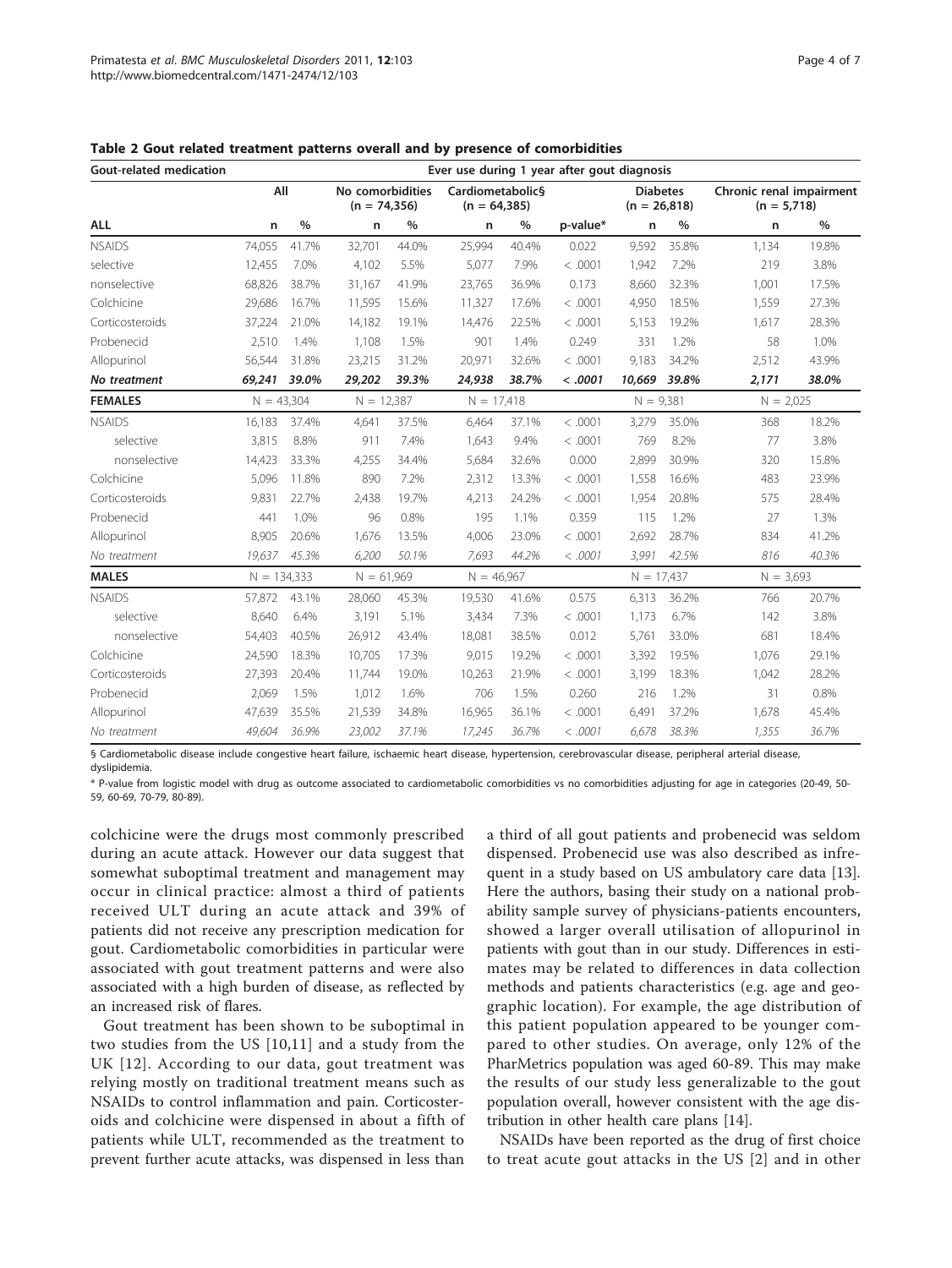<span id="page-4-0"></span>Table 3 Treatment patterns for treatment of flares occurring at any time during the study period

|                 | Gout drugs within 7 days of flare |               |  |  |  |  |  |  |
|-----------------|-----------------------------------|---------------|--|--|--|--|--|--|
|                 | (any flare) $n = 32,244$          |               |  |  |  |  |  |  |
|                 | n                                 | $\frac{0}{0}$ |  |  |  |  |  |  |
| <b>NSAIDS</b>   | 21,633                            | 67.1%         |  |  |  |  |  |  |
| selective       | 1,283                             | 4.0%          |  |  |  |  |  |  |
| nonselective    | 20.748                            | 64.3%         |  |  |  |  |  |  |
| Colchicine      | 12,847                            | 39.8%         |  |  |  |  |  |  |
| Corticosteroids | 8,598                             | 26.7%         |  |  |  |  |  |  |
| Probenecid      | 420                               | 1.3%          |  |  |  |  |  |  |
| Allopurinol     | 9,644                             | 29.9%         |  |  |  |  |  |  |
| No treatment    | 0                                 | 0.0%          |  |  |  |  |  |  |
|                 |                                   |               |  |  |  |  |  |  |

countries [[12\]](#page-6-0). These drugs are, however, associated with gastrointestinal, renal and cardiovascular effects and it was not surprising that in our study patients with cardiometabolic comorbidities, and in particular those with chronic renal impairment, had the prescription of NSAIDs greatly reduced. It is notable that almost two fifths of patients did not receive any prescription within 12 months from the index date. These patients may have had fewer flares, i.e. less severe manifestation of the disease, may have had medication still at home, or been able to purchase over the counter medications to reduce their symptoms, since non-prescription medications would not be recorded in the database.

Given that hyperuricemia is the most important single risk factor for gout, the long-term management of hyperuricemia to prevent further attacks and complications of the disease is an important component of the therapeutic regimen. The use of ULT is recommended after the acute episode has subsided [[5](#page-6-0)], however according to our data almost a third of patients received a prescription of allopurinol during an acute attack. An increased number of flares during the 12 months from the first occurrence of a gout claim seemed to have resulted in more aggressive treatment

|                  |              |            | <b>Females</b><br>$(N = 43,304)$ |                |            | Males ( $N = 134,333$ ) |                  |  |  |
|------------------|--------------|------------|----------------------------------|----------------|------------|-------------------------|------------------|--|--|
|                  |              | <b>IRR</b> | 95% Cl p-                        | value          | <b>IRR</b> | 95% CI                  | p-<br>value      |  |  |
| Age              | < 50         | 1.00       | (ref.)                           |                | 1.00       | (ref.)                  |                  |  |  |
|                  | $50 -$<br>59 | 1.66       | (1.49.<br>1.85)                  | $\lt$<br>.0001 | 0.83       | $(0.80)$ .<br>0.85)     | $\,<\,$<br>.0001 |  |  |
|                  | $60 -$<br>69 | 1.93       | (1.73,<br>2.16)                  | $\lt$<br>.0001 | 0.76       | (0.73,<br>0.79)         | $\,<\,$<br>.0001 |  |  |
|                  | $70 -$<br>79 | 1.69       | (1.51,<br>1.90)                  | $\,<$<br>.0001 | 0.56       | (0.53,<br>0.60)         | $\,<\,$<br>.0001 |  |  |
|                  | $80 -$<br>89 | 1.31       | (1.12,<br>1.52)                  | 0.001          | 0.53       | (0.48,<br>0.59)         | $\,<\,$<br>.0001 |  |  |
| Comorbidities:   |              |            |                                  |                |            |                         |                  |  |  |
| Cardiometabolic* |              | 1.60       | (1.48,<br>1.74)                  | $\lt$<br>.0001 | 1.10       | (1.06,<br>1.13)         | $\,<\,$<br>.0001 |  |  |
| <b>Diabetes</b>  |              | 1.48       | (1.35,<br>1.63)                  | $\lt$<br>.0001 | 0.97       | (0.93.<br>1.02)         | 0.262            |  |  |
| Gastrointestinal |              | 0.86       | (0.78,<br>0.96)                  | 0.005          | 1.07       | (1.02,<br>1.13)         | 0.011            |  |  |
| Hematological    |              | 1.03       | (0.88,<br>1.20)                  | 0.720          | 0.94       | (0.84,<br>1.06)         | 0.340            |  |  |
| Myopathy         |              | 1.21       | (0.50,<br>2.91)                  | 0.670          | 0.84       | $(0.50)$ .<br>1.42)     | 0.509            |  |  |
| Osteoporosis     |              | 0.88       | (0.78,<br>1.00)                  | 0.044          | 1.11       | (0.99,<br>1.25)         | 0.076            |  |  |

 $IRR = Inc$ idence rate ratio.

\* Cardiometabolic disease include congestive heart failure, ischaemic heart disease, hypertension, cerebrovascular disease, peripheral arterial disease, dyslipidemia.

patterns. In particular, more than three times as many patients with 3 or more flares were dispensed corticosteroids or allopurinol compared with patients with no flares. This may reflect the fact that in patients with more severe disease (using number of flares as an indicator of disease severity) the available therapeutic regimen was not adequate to prevent further acute attacks, and the treating physician had to step up the treatment.

| Table 4 Treatment patterns: patients with no flares and with flares occurring during follow-up of 12 months |  |  |  |  |  |
|-------------------------------------------------------------------------------------------------------------|--|--|--|--|--|
| $(N = 19,369)$                                                                                              |  |  |  |  |  |

| Ever during 12 months | No flares |       | Total (any flare) |       | 1 flare        |       | 2 flares      |         | 3 flares    |       |
|-----------------------|-----------|-------|-------------------|-------|----------------|-------|---------------|---------|-------------|-------|
| after index date      |           |       | $(n = 19,369)$    |       | $(n = 15,893)$ |       | $(n = 2,790)$ |         | $(n = 686)$ |       |
|                       | n         | %     | n                 | $\%$  | n              | $\%$  | n             | $\%$    | n           | $\%$  |
| <b>NSAIDS</b>         | 58325     | 36.9% | 15730             | 81.2% | 12821          | 80.7% | 2338          | 83.8%   | 571         | 83.2% |
| selective             | 10110     | 6.4%  | 2345              | 12.1% | 1795           | 11.3% | 430           | 15.4%   | 120         | 17.5% |
| nonselective          | 53750     | 34.0% | 15076             | 77.8% | 12278          | 77.3% | 2245          | 80.5%   | 553         | 80.6% |
| Colchicine            | 19353     | 12.2% | 10333             | 53.3% | 7929           | 49.9% | 1855          | 66.5%   | 549         | 80.0% |
| Corticosteroids       | 28379     | 17.9% | 8845              | 45.7% | 6695           | 42.1% | 1666          | 59.7%   | 484         | 70.6% |
| Probenecid            | 1781      | 1.1%  | 729               | 3.8%  | 503            | 3.2%  | 174           | 6.2%    | 52          | 7.6%  |
| Allopurinol           | 44110     | 27.9% | 12434             | 64.2% | 9662           | 60.8% | 2170          | 77.8%   | 602         | 87.8% |
| No treatment          | 69241     | 43.7% | 0                 | 0.0%  | 0              | 0.0%  | 0             | $0.0\%$ | 0           | 0.0%  |

# Table 5 Poisson multivariate regression model for number of flares during follow-up of 12 months by sex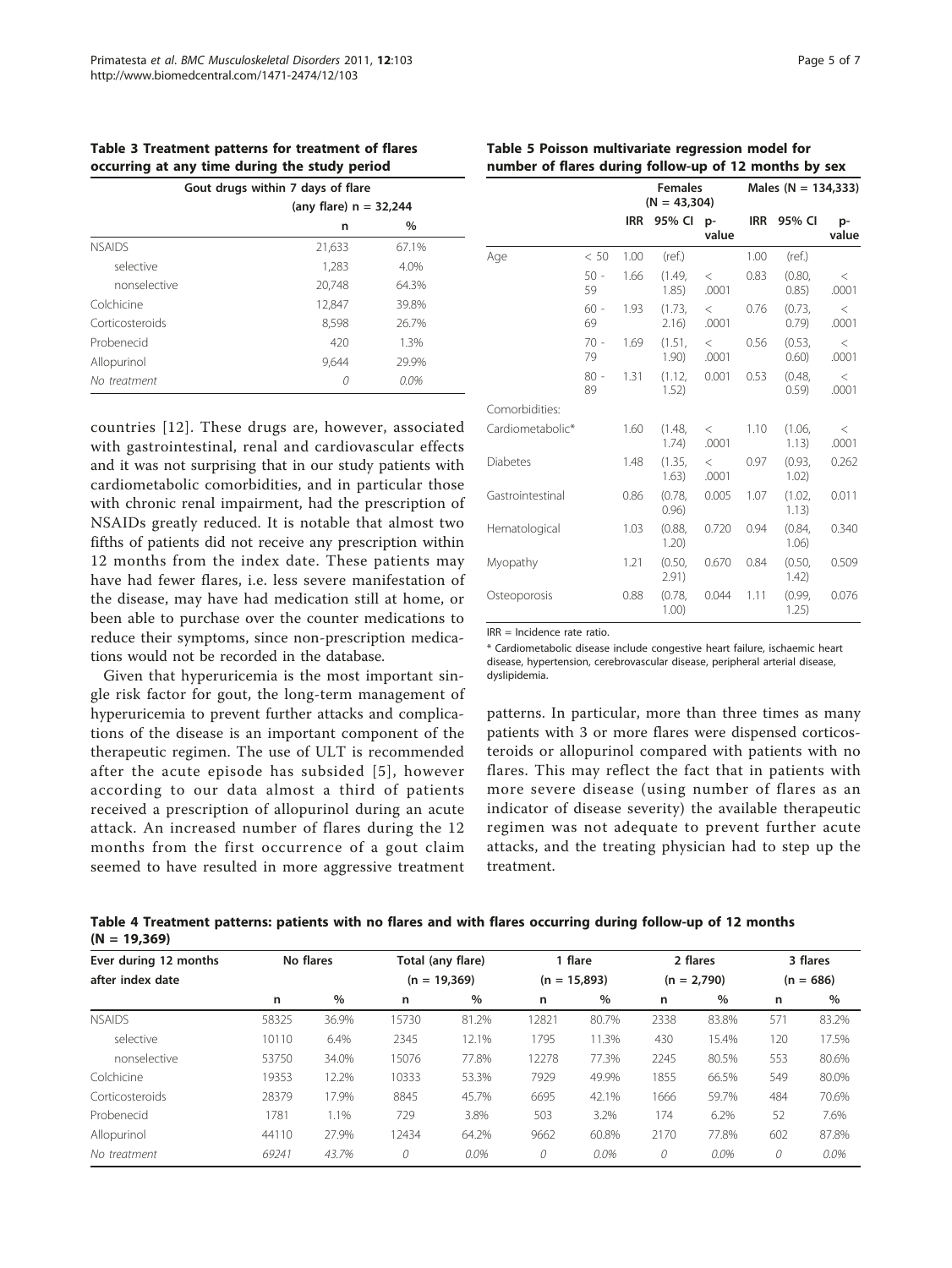The association between cardiovascular disease and gout, including significant cardiovascular mortality risk, is well recognised [[15-17\]](#page-6-0). EULAR guidelines therefore recommend screening for cardiovascular risk and treating comorbid conditions in gout patients [[5\]](#page-6-0). Our study demonstrated that cardiometabolic comorbidities were frequent in this patient population. They impacted the prescription patterns, since these patients were more likely to be prescribed corticosteroids, colchicine, selective NSAIDs and allopurinol than patients with no comorbidities. The increased use of selective NSAIDs in patients with cardiometabolic comorbidities is somewhat counterintuitive given their potential cardiovascular risk (although data collection partly preceded recent cardiovascular concerns), even though the EULAR guidelines are still open on this issue [\[5](#page-6-0)]. Regarding the increased use of allopurinol in patients with cardiometabolic comorbidities, this may also be considered to go against clinical judgement, in particular considering its potential toxicity in patients with impaired renal function and the potential for drug interaction (e.g. warfarin). Whether allopurinol should be prescribed at reduced dosage in patients with impaired renal function remains however still controversial [[5\]](#page-6-0). These patients were also at increased risk of flares. The use of diuretics is a recognised risk factor for gout. Although contraindicated [\[5](#page-6-0)], these medications are commonly prescribed in this patients' population, and this may increase their risk of flares.

Women with gastrointestinal diseases were at reduced risk of flares while in men the association was in the opposite direction. This observation has not been made before and should get further consideration in future studies.

Patients with renal impairment were less likely to be prescribed NSAIDs than gout patients without comorbidities, and more likely to receive allopurinol, colchicine and corticosteroids. It is recommended that these patients receive a lower dose of allopurinol given that they are at increased risk of toxic effects [\[14](#page-6-0)]. Providing adequate information to these patients regarding the risks and benefits at different dosages would be advisable.

Limitations of a study based on an administrative claims database need to be considered. Firstly, these data only apply to patients with a commercial insurance and these findings may therefore not be generalisable to gout patients without commercial insurance. Further, the diagnosis of gout was not confirmed using medical record review. To increase the sensitivity and specificity of the gout identification algorithm, a patient was only classified as a gout patient if two distinct medical encounters with a diagnosis of gout were present in the record. This would reduce the potential for including in

the study patients without gout. Currently there is no validated epidemiological definition of gout flare, and although we followed the definition used by other authors (cfr e.g. ref [\[14\]](#page-6-0)), based on clinical measurements, we expect that some errors of sensitivity (failure to identify true gout flares) and specificity (identification of subjects who did not experience gout flares) may be inherent in the definition. Specifically, some patients may, when starting ULT, have received NSAIDs, colchicine and, less commonly, steroids as prophylaxis against acute attacks and this may have lead to an overestimation of flares. However, by excluding those who commenced allopurinol treatment within 7 days before a flare the number of patients with flares would not have changed substantially (19,267 vs 19,369 observed).

It is also recognised that many patients with gout flares do not consult their physician [\[11](#page-6-0)], and may selfmanage acute episodes. This is likely to be the case in the present study, given that the risk of gout flares reported over one year follow-up (10.9%) is lower than what other studies have shown [[18](#page-6-0)]. It was also not possible to verify that the drugs included were dispensed for gout and to assess adherence to the prescribed treatment. Nevertheless, epidemiological studies such as the present one, which included a very large number of patients with gout, with a large US geographic distribution, can improve our understanding of management of gout in real world settings.

# **Conclusions**

In conclusion, results from the analysis of data from this large administrative claims database are supporting suggestions from other studies [[10-12](#page-6-0)], i.e. that suboptimal treatment and management of gout may occur in clinical practice. In addition, cardiometabolic comorbidities, common in this patient population, were associated with a higher burden of disease, as reflected by an increased risk of flares.

#### Acknowledgements and Funding

The study was conducted at Novartis Pharma AG and Novartis Farmaceutica SA jointly. The study was funded by Novartis Farmacéutica SA.

#### Author details

<sup>1</sup>Global Clinical Epidemiology, Novartis Pharma AG, CH-4056 Basel, Switzerland. <sup>2</sup>Global Clinical Epidemiology, Novartis Farmacéutica SA, Barcelona, Spain. <sup>3</sup>Institute for Epidemiology and Medical Biometry, University of Ulm, Ulm, Germany.

#### Authors' contributions

PP conceived of the study, participated in its design and drafted the manuscript. She is responsible for the whole study. EP participated in the design of the study and performed the statistical analysis. DR participated in the design of the study and helped to draft the manuscript. All authors read and approved the final manuscript.

#### Competing interests

PP and EP are employees of Novartis Pharma.